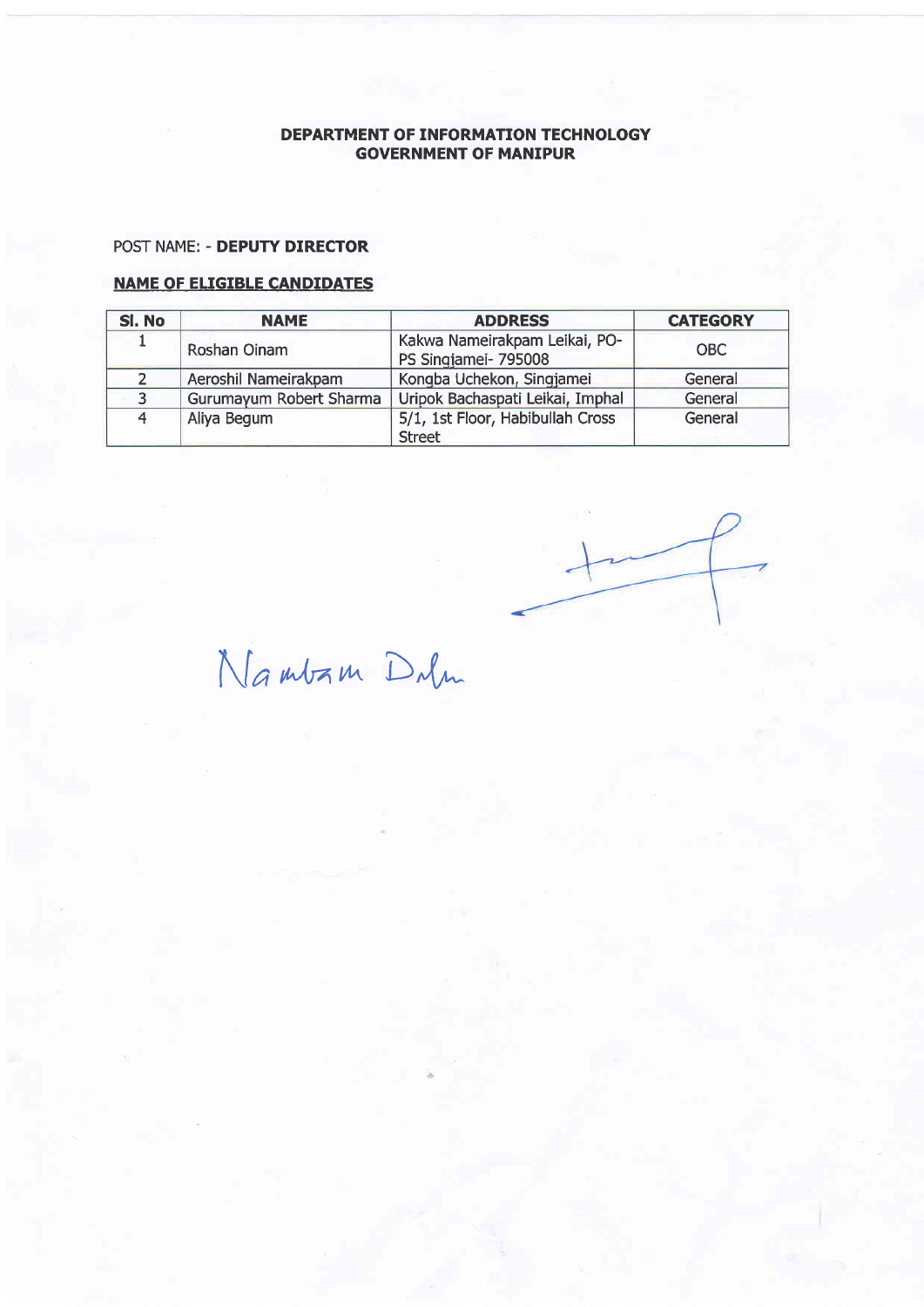# POST NAME :- **INFORMATICS OFFICER**

| Sl. No          | <b>NAME</b>                | <b>ADDRESS</b>                                                                                           | <b>CATEGORY</b> |
|-----------------|----------------------------|----------------------------------------------------------------------------------------------------------|-----------------|
|                 | Prasanta Oinam             | Kiyam Leikai, Moirang                                                                                    | <b>SC</b>       |
| $\overline{2}$  | Lupesh khaidem             | Singjamei Makha<br>Nameirakpam Leikai                                                                    | <b>OBC</b>      |
| $\overline{3}$  | Konsam Vivek Meitei        | Palace Compound, near<br><b>East Ground</b>                                                              | General         |
| $\overline{4}$  | Roshan Oinam               | Kakwa Nameirakpam<br>Leikai                                                                              | <b>OBC</b>      |
| 5               | Ameet Kumar Ngangom        | Thangmeiband<br>Yumnam Leikai                                                                            | General         |
| $6 \overline{}$ | Aeroshil Nameirakpam       | Kongba Uchekon,<br>Singjamei                                                                             | General         |
| $\overline{7}$  | Salam Siddhartha Singh     | Keishampat Thiyam<br>Leikai                                                                              | <b>OBC</b>      |
| 8               | <b>Malsom Singson</b>      | Ampati Room No-2<br><b>Circuit House South</b><br><b>West Garo Hills</b><br>Meghalaya                    | <b>ST</b>       |
| $\overline{9}$  | Aliya Begum                | $5/1$ , 1st Floor,<br>Habibullah Cross Street                                                            | General         |
| 10              | Yurembam Johnson           | General<br>Uripok Achom Leikai<br><b>OBC</b><br>Soibam leikai, Opposite<br>Citizens Club, Imphal<br>East |                 |
| 11              | Khangembam Playtoni Meetei |                                                                                                          |                 |

\[a tnJrnv^ D"l--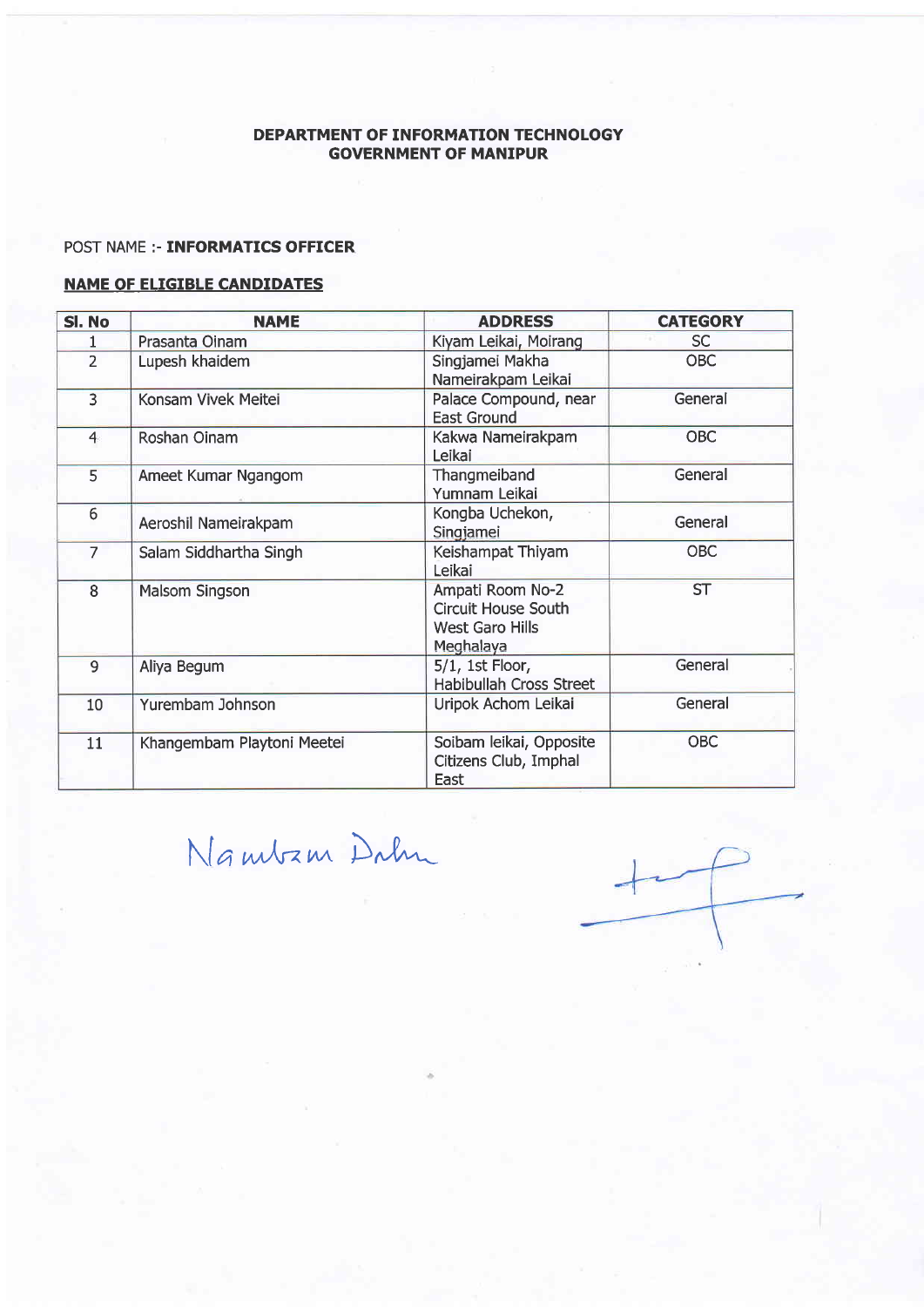#### POST NAME:- OFFICE ASSISTANT

| SI. No         | <b>Name &amp; Address</b>                                                                                         | Category  |  |
|----------------|-------------------------------------------------------------------------------------------------------------------|-----------|--|
| 1              | Chipemmi Keishing<br>Maringlane                                                                                   | <b>ST</b> |  |
| $\overline{2}$ | New Checkon PO Imphal PS Porompat<br>Yurthing Awungshi<br>Tribal Colony I/51, New Checkon Imphal East,<br>Manipur | <b>ST</b> |  |
| 3              | Ningreingam Ramror<br>Block E Nagaram Stadium Road Imphal East                                                    | <b>ST</b> |  |
| $\overline{4}$ | <b>DB Dillipa Darting</b><br>Tangkhul Avenue, Olive Cottage Opposite<br>Khumanlampak Main Stadium-795010          | <b>ST</b> |  |
| 5              | Tamreipam Hungyo<br>Mantripukhri near Mother Teresa Mercy Lane PS<br>Heingang PO Mantripukhri                     | <b>ST</b> |  |
| 6              | <b>James Kamei</b><br>Ragailong Minuthong Opposite Women College<br>Society Hall                                  | <b>ST</b> |  |
| 7              | <b>LS Khamme</b><br>Kharou Khnou Village, PO.Pallel<br>Chandel District 795135                                    | <b>ST</b> |  |
| 8              | Julia Tinneithem Haokip<br>Iroisemba Zoo Colony Imphal West                                                       | <b>ST</b> |  |
| 9              | Phaomei Blessing<br>Mahabali kabui Khun Imphal East<br>795001                                                     | <b>ST</b> |  |
| 10             | Lamgoulen Khongsai<br><b>Bijang Family Lane</b><br>Churachandpur Dist 795128                                      | <b>ST</b> |  |
| 11             | Nganingthan Lungleng<br>Lamphel QTR No.17 Type-II Block-B<br><b>Imphal Manipur</b>                                | <b>ST</b> |  |
| 12             | Lydia Yuhlung<br>Type-III E/21 Langol H/C PO Lamphelpat-795004                                                    | <b>ST</b> |  |
| 13             | <b>Lallenmang Baite</b><br>Kangpokpi Ward No. 1 Phaichom Veng PO/PS<br>Kangpokpi                                  | <b>ST</b> |  |
| 14             | Aurelieus Zoramlien<br>Khomdram Selungba Leikai<br>Thangmeiband                                                   | <b>ST</b> |  |
| 15             | Levis Touthang Lhingneilam<br>Zomi Villa North AOC<br>Imphal East 795001                                          | <b>ST</b> |  |
| 16             | <b>T.Ebenezer Kom</b><br>Upper Kom Keirap Loktak Project<br>Churachandpur District Manipur                        | <b>ST</b> |  |
| 17             | <b>Ginliensang Kipgen</b><br>National Game Village Zone-3 D-36<br>Imphal West 795004                              | <b>ST</b> |  |

Wamban Dulm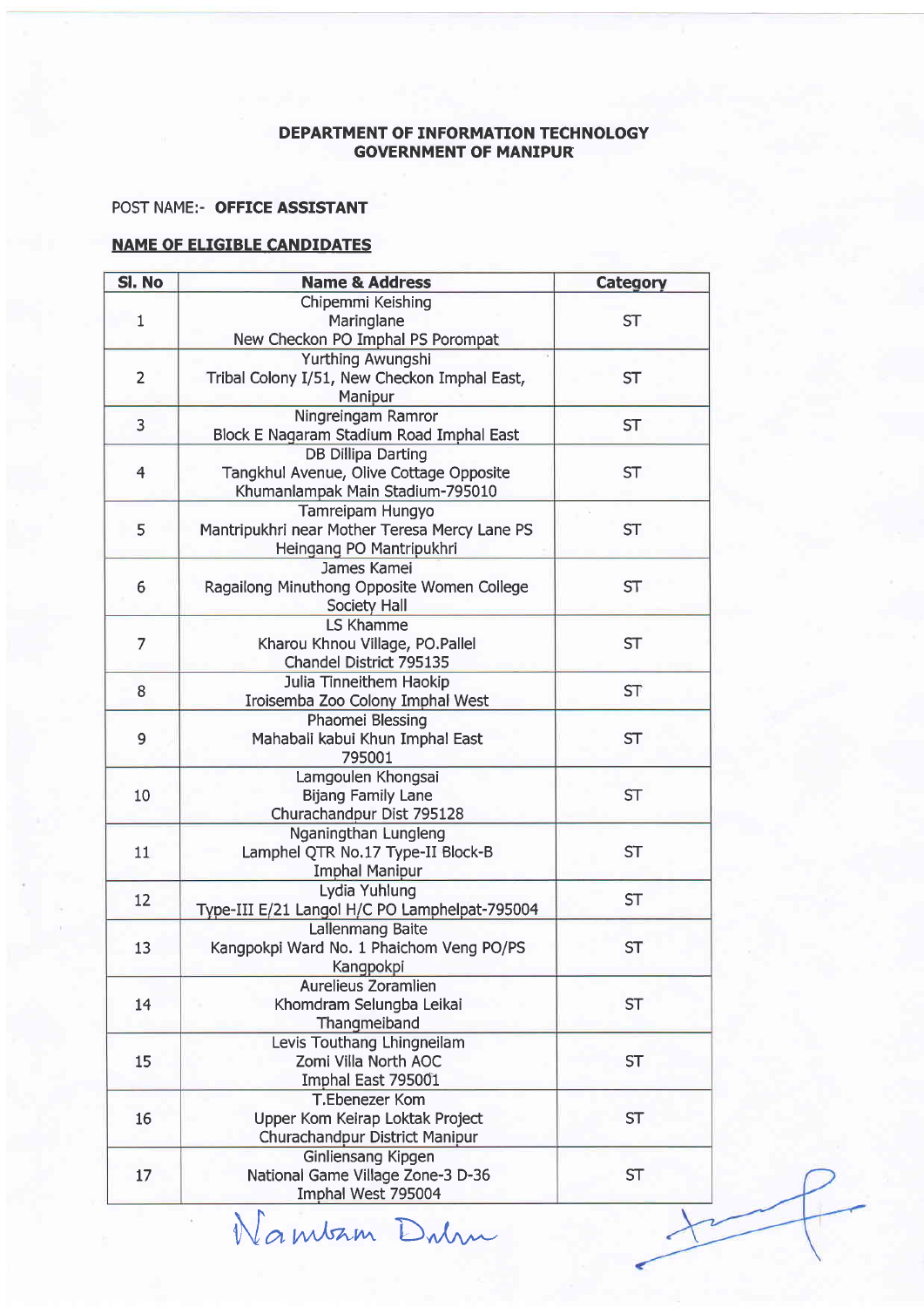| 18 | <b>Chunthang Doungel</b><br>V.L Khonom Village BPO. Tollen<br>PO/PS Churachandpur -795128             | <b>ST</b> |
|----|-------------------------------------------------------------------------------------------------------|-----------|
| 19 | Samte Albert Aimol<br>Kha Aimol Village PO/PS Loktak Project CCPUR                                    | <b>ST</b> |
| 20 | N.Samuel Lalkhoullian<br>New Lambulane 3rd Street Imphal<br><b>East Manipur</b>                       | <b>ST</b> |
| 21 | Babita Kamei<br>Khurai Thangjam Leikai Laiawangba Mamang Leikai                                       | <b>ST</b> |
| 22 | Chithung Philangam<br>Tangkhul Avenue Near Lamkang Church PO<br>Lamiong                               | <b>ST</b> |
| 23 | Gaidun Palmei<br>Majorkhul M.G. Avenue                                                                | <b>ST</b> |
| 24 | Benny Luikham<br>Dewlaland                                                                            | <b>ST</b> |
| 25 | Greenson satminlensang Baite                                                                          |           |
| 26 | <b>M.Hanson Kom</b><br>Grace Colony Tarung Thangmeiband                                               | <b>ST</b> |
| 27 | Poulingai Kamei Poulimgai<br>Tarung Langol Thangmeiband Imphal West Grace<br>Colony near Auto Parking | <b>ST</b> |
| 28 | Paosemlal Hangshing<br>Kangchup Chingkhong PO Lamsang BPO Kangchup<br>Senapati                        | <b>ST</b> |

 $N$ a mbz m Dalm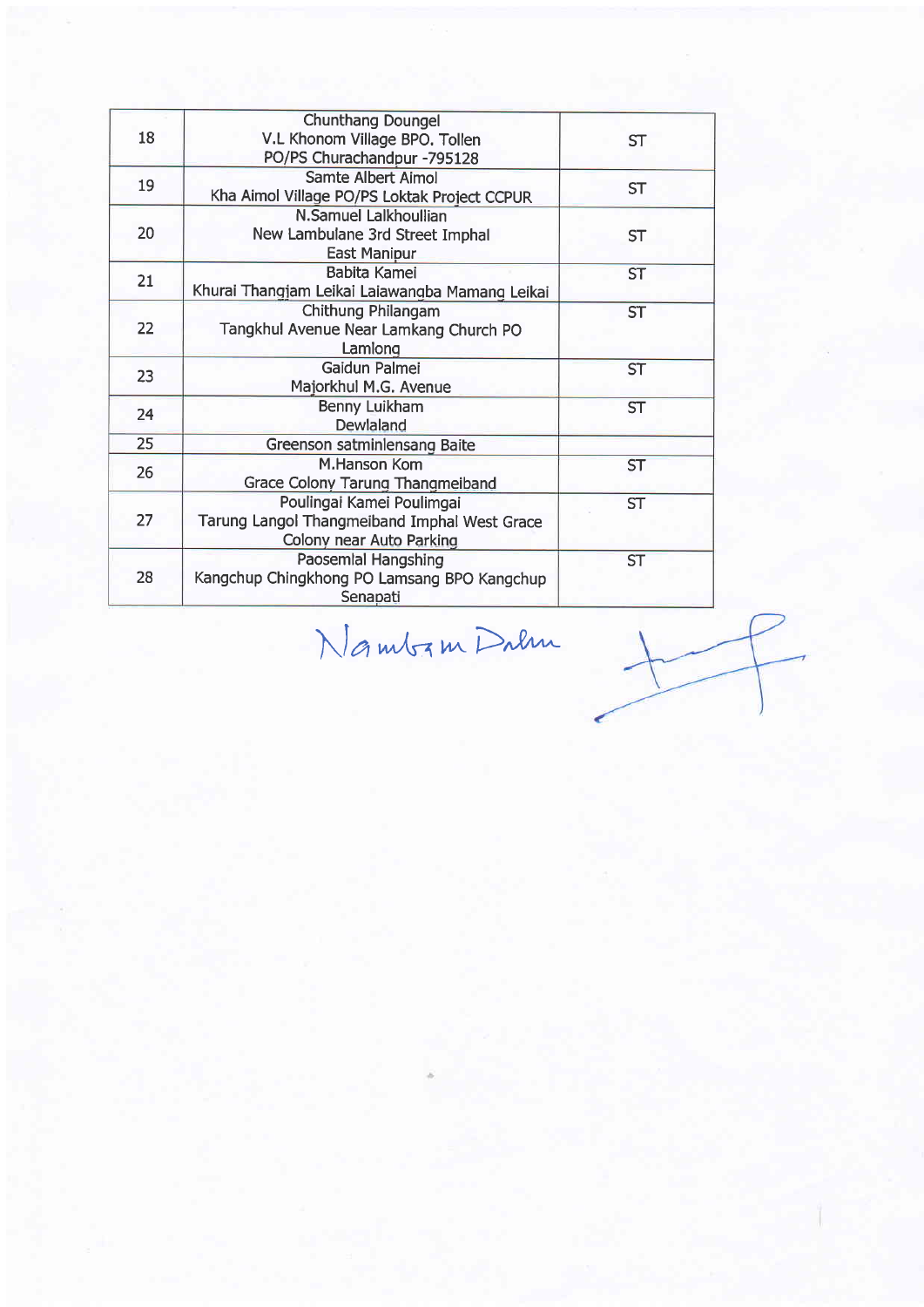# POST NAME:- DRIVER

| SI.No          | <b>Name &amp; Address</b>                                                                   | <b>Qualification</b>    | <b>Category</b> |
|----------------|---------------------------------------------------------------------------------------------|-------------------------|-----------------|
|                | SK. Darminthang<br>Tangkhul Avenue Olive Cottage PO<br>Lamlong Imphal East                  | XII                     | ST              |
| $\overline{2}$ | Yumnam Namdeva Singh<br>Irengbam Awang Mamang Leikai PO.<br>PS Nambol Bishnupur District    | IX                      | General         |
| $\overline{3}$ | Sheikh Hashim<br>Khabeisoi Near 7th M.R                                                     | VIII                    | General         |
| 4              | Khumukcham Indrajit Singh<br>Bamol Leikai Imphal East                                       | X                       | <b>SC</b>       |
| 5              | Keisham Roshan Singh<br>Keishamthong Irom Pukhri Mapal                                      | VIII                    | General         |
| 6              | Yumnam Neelachand Singh<br>Changagei Makha Leikai                                           | XII                     | General         |
| $\overline{7}$ | Yumnam Jayenta<br>Malom Tuliyaima Awang Leikai Imphal<br>West PS. Nambol PO. Tulihal 795140 | $\mathsf{X}$            | General         |
| $\overline{8}$ | Khundrakpam Krishna Singh<br>Thangmeiband Meisnam Leikai                                    | VIII                    | General         |
| 9              | Okram Jekeen Christian<br>Taobungkok Awang Leikai                                           | $\mathsf{X}$            | <b>OBC</b>      |
| 10             | Okram Robinson Singh<br>Taobungkok Awang Leikai                                             | $\overline{\mathsf{X}}$ | General         |

Namban Dalm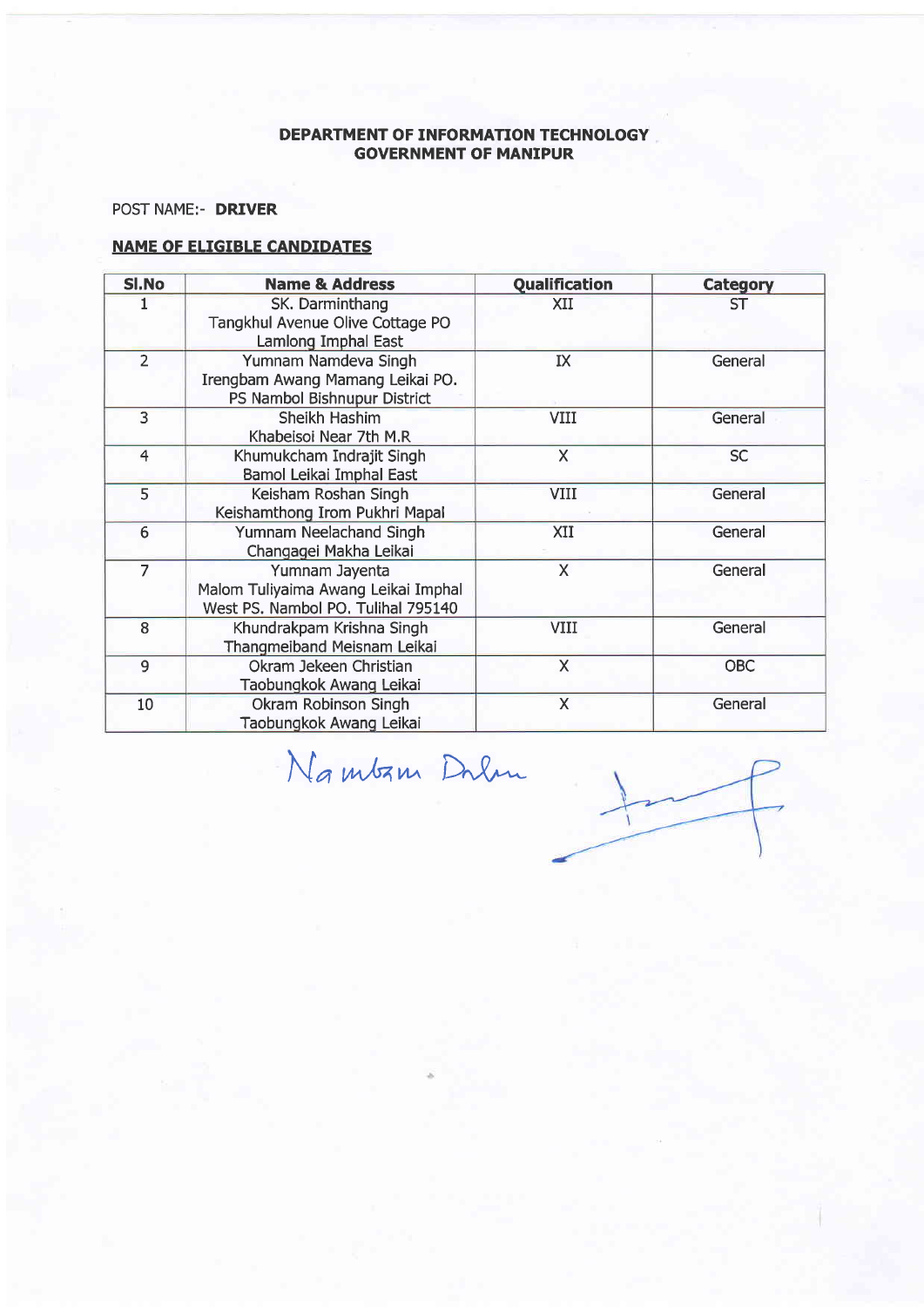POST NAME:- GRADE - IV

| SI. No         | <b>Name &amp; Address</b>                                                                                 | <b>Qualification</b>    | <b>Category</b> |
|----------------|-----------------------------------------------------------------------------------------------------------|-------------------------|-----------------|
| $\mathbf{1}$   | <b>Dilbung Pinky</b><br>Tangkhul Avenue Olive Cottage PO Lamlong<br><b>Imphal East</b>                    | $\mathsf X$             | <b>ST</b>       |
| $\overline{2}$ | P.Pirei<br>P.Perei c/o Stone Jajo Tangkhul Avenue Imphal<br>East PO.Lamlong-795810                        | X                       | <b>ST</b>       |
| $\overline{3}$ | Angela Deikholhing<br>Iroisemba Zoo Colony Imphal West                                                    | X                       | <b>ST</b>       |
| $\overline{4}$ | Keisham Rakesh Singh<br>Khongman Zone V                                                                   | $\times$                | General         |
| 5              | Yumnam James Singh<br>Changangei Makha Leikai                                                             | X                       | General         |
| 6              | Wahengbam Bishwaprem<br>Wabagai Lai Pangalba Manak<br>PO/PS Kakching BPO<br>Hiyangthang Thoubal-795103    | X                       | <b>OBC</b>      |
| $\overline{7}$ | Mohammad Shahidur Rahaman<br>Khurai Khomodok Manglen Maya I/E Manipur-<br>795114                          | X                       | General         |
| 8              | Sapam Herojit Singh<br>Sapam Mayai Leikai, Khongjom<br>Thoubal PS-Khongjom                                | X                       | General         |
| 9              | <b>Issac Khawbung</b><br><b>Langol Housing Complex</b>                                                    | X                       | <b>ST</b>       |
| 10             | <b>T.Neichong Kom</b><br>Upper Kom Keirap Village PO Loktak Project<br>Dist. Churachandpur Manipur-795124 | X.                      | <b>ST</b>       |
| 11             | Soubam Sanatomba Singh<br>Thoubal Achouba Bazar Makha                                                     | $\mathsf{X}$            | General         |
| 12             | Serto Athang Kom<br>National Game Village Zone IV                                                         | $\mathsf{X}$            | <b>ST</b>       |
| 13             | Toneichong Kom<br>National Game Village Zone<br>IV B/7 PO/PS Lamphel Imphal West 795004                   | X                       | <b>ST</b>       |
| 14             | Thangjam Sunny<br>Khurai Konsam Leikai                                                                    | X                       | General         |
| 15             | Md.Abdul Rajaque<br>Khergao Awang Sabal Leikai<br>Imphal East 795001                                      | X                       | <b>OBC</b>      |
| 16             | Sashanka Sekhar Pattanayak<br>AT-O/O DFO, Satkosia Wildlife Division, Angul,<br>PO Hakimpada              | $\overline{\mathsf{X}}$ | General         |
| 17             | Shamulailatpam Chandraban<br>Khongman Zone-1 Imphal East                                                  | $\mathsf{X}$            | General         |
| 18             | Mark Kamei<br>Thangmeiband Hijam Dewan Leikai                                                             | $\overline{\mathsf{X}}$ | <b>ST</b>       |
| 19             | Okram Jekeen Christian<br>Taobungkok Awang Lejaki                                                         | $\overline{\mathsf{x}}$ | <b>OBC</b>      |

Taobungkok Awang Leiaki<br>Nambz<sub>i</sub>m Dah